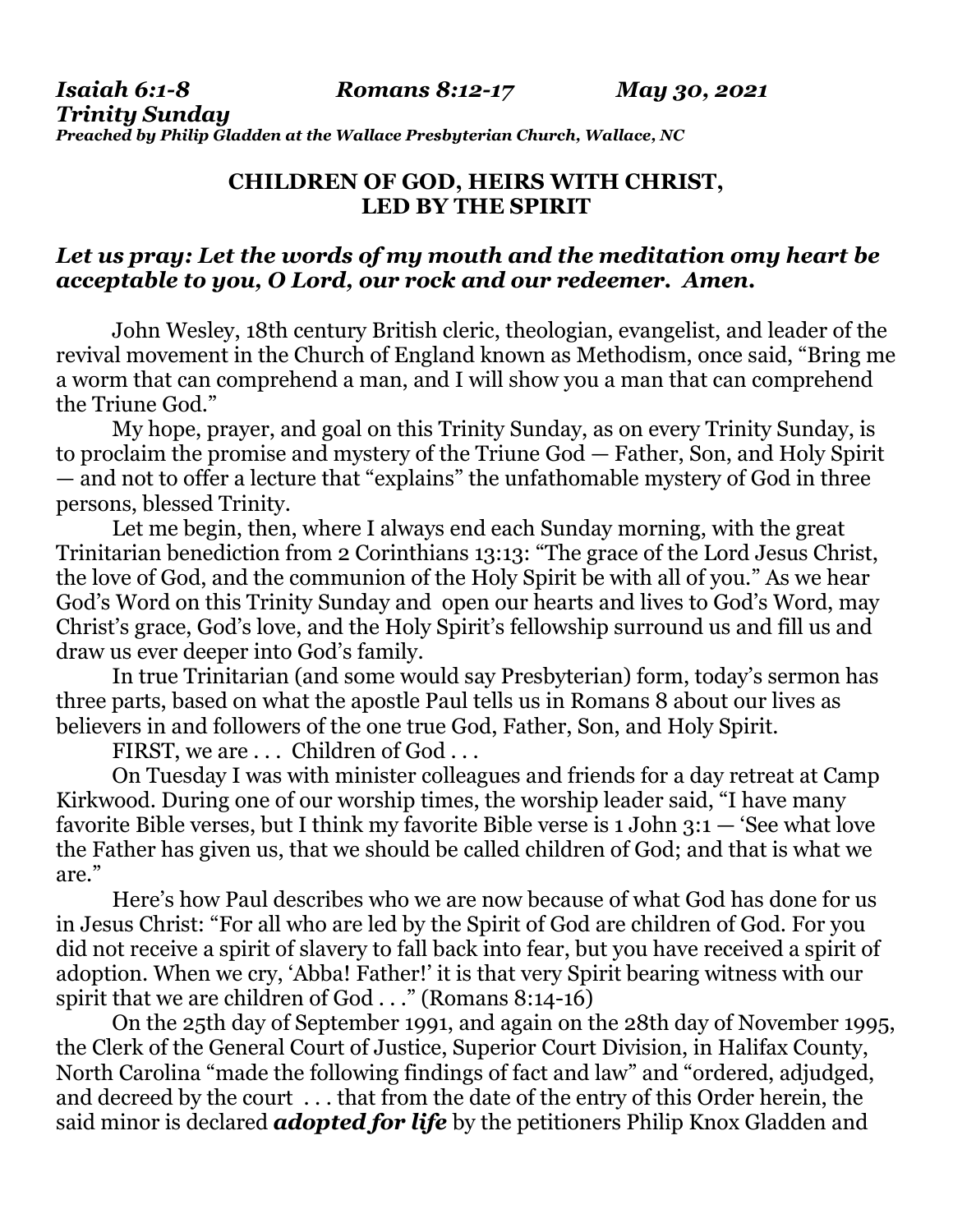Nancy Elise Jackson Gladden. . ." Thirty years and twenty-six years later, I still get a thrill reading those words — "adopted for life."

 . . . but the decree doesn't end with those three words. They lay the foundation for a lifelong relationship, expressed this way in the adoption decree: "the relationship of parents and child, together with all the rights, responsibilities, and duties of the relationship of parents and child, shall exist between said child and the petitioners. That said child shall henceforth be known by the name of Philip Jackson Gladden, Natalie Elise Gladden."

 Doesn't that sound a lot like what I say when I baptize someone? "Child of the covenant, I baptize you in the name of the Father, and of the Son, and of the Holy Spirit. Child of the covenant, in baptism, you are sealed by the Holy Spirit, marked as God's own forever, and called to follow Christ in mission. Amen." We could add the promise, "said child shall henceforth be known by the name of Child of God."

 Here's how *The Message* expresses that truth: "This resurrection life you received from God is not a timid, grave-tending life. It's adventurously expectant, greeting God with a childlike 'What's next, Papa?' God's Spirit touches our spirits and confirms who we really are. We know who he is, and we know who we are: Father and children."

 Since we are children of God, adopted for life, then SECOND, we are "heirs, heirs of God, and joint heirs with Christ."

 Several years ago, at a meeting of the Presbytery of Coastal Carolina, Rev. David Walker was the preacher for the day. He looked out at all of the elders and ministers gathered there in the lunchroom of the Burgaw Elementary School and said, "If God is our Father, then you are my family." The doctrine of the Trinity may be hard to understand and explain, but at its core it means that we are invited into the loving relationship of communion and unity and family of God that we know and experience through the grace of the Lord Jesus Christ, the love of God, and the fellowship of the Holy Spirit. And that, church family, means that our faith may be personal, but it is never private. Adoption as children of God means we are welcomed into a large family.

 During Monday night's Bible study, Dr. Dan shared a portion of a sermon he had read as he got ready for our discussion of God's Word in Romans 8. Rev. Jo Anne Taylor, who serves a United Methodist Congregation, has a blog called "A pastor sings." In her sermon called "The Spirit of Adoption," she proclaimed, "You belong, not only to God, but to God's whole family. This is not an individual undertaking, and it isn't something you do by your own strength or will . . . Every time [Paul] says 'you' he is saying 'all of you.' We are all part of this family: brothers and sisters with Christ together, through the Spirit of adoption."<sup>1</sup>

 A number of years ago, when my mom was moving from her condo to an assisted living facility, she summoned me, my brother, my sister, and our spouses to Atlanta to sort through "our stuff." As we gathered in her small living room and started to look through the piles she had conveniently made ahead of time, I said, "I just want to say right from the start, there are a few things I wouldn't mind having, but there is absolutely nothing here that is worth arguing over and having a falling out about." My siblings and I agreed and we got back to sorting. January a year ago Susan, David, and I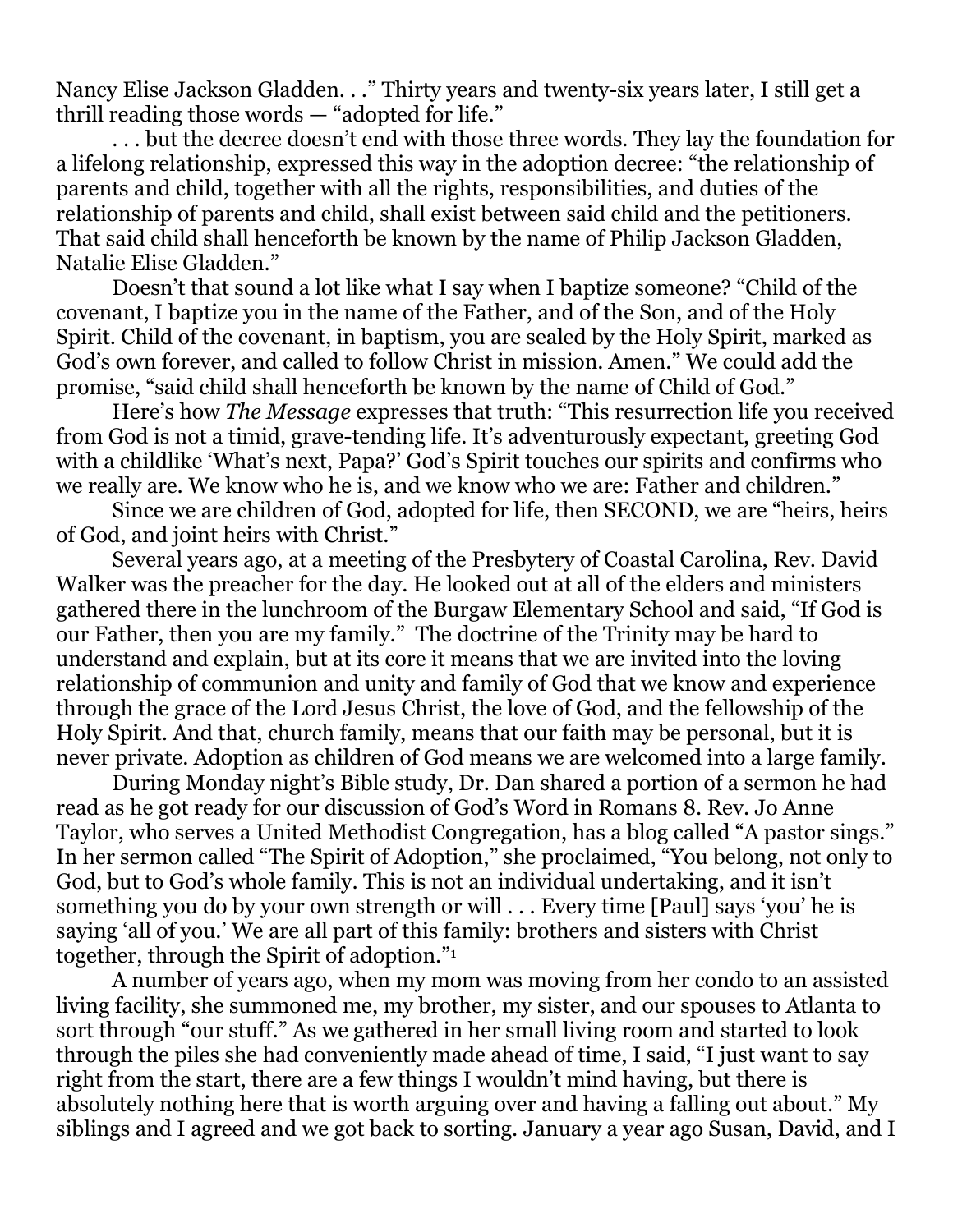met again at Susan's house for the final sorting and divvying up of our mom's things. I brought home a number of physical items, but more than that, I brought home the inheritance of all of the memories that make me thankful for being a child of my mother and father.

 That's the promise of being children of God — we are heirs to "an unbelievable inheritance!" (as The Message puts it). There's more then enough for everyone. Our inheritance as joint heirs with Christ helps us live as God's children, helps us say, "Here am I, send me!" when our God asks, "Whom shall I send, and who will go for me?" And we can be thankful that we are children of God.

 Finally, since we are children of God and joint heirs with Christ, THIRD we are led by the Spirit. This is a great continuation of Paul's teaching from last Sunday about living by the Spirit and bearing the fruit of the Spirit (Galatians 5:16-26). Remember what Paul told us? "Live by the Spirit, and do not gratify the desires of the flesh . . . But if you are led by the Spirit, you are not subject to the law . . . If we live by the Spirit, let us also be guided by the Spirit."

 Again, *The Message* helps us hear with new ears Paul's words about life as God's children, joint heirs with Christ, who are led by the Spirit: "So don't you see that we don't owe this old do-it-yourself life one red cent. There's nothing in it for us, nothing at all. The best thing to do is give it a decent burial and get on with your new life. God's Spirit beckons. There are things to do and places to go!"

 On Tuesday's day-retreat at Kirkwood, a good friend said, "Jesus is always out in front of us, calling us to follow him. Why would we want to 'go back' to the way things used to be?" That's a good description of what it means to be led by the Spirit. We go where God calls us through Christ and led by the Holy Spirit. Right there we are reminded and encouraged that when we go forward we never go alone.

 Although Patrick, the patron saint of Ireland, is said to have used the threeleaved shamrock to explain the concept of the Holy Trinity — Father, Son, and Holy Spirit — the traditional prayer of St. Patrick may be an even more powerful witness to his trust in the Triune God and the importance for our lives as children of God, heirs with Christ, who are led by the Spirit. Traditionally called "St. Patrick's Breastplate," the prayer is written in the form of an incantation for protection on a journey. It's appropriate for this journey of life and faith that we are one. It's particularly appropriate considering the journey we have been on through COVID-19 during the last fifteen months and the still unknown journey ahead of us as we make our way out of the pandemic. As we listen to Patrick's prayer, let us make it our own as we ask "What's next, Papa?"

I arise today Through a mighty strength, the invocation of the Trinity, Through belief in the Threeness,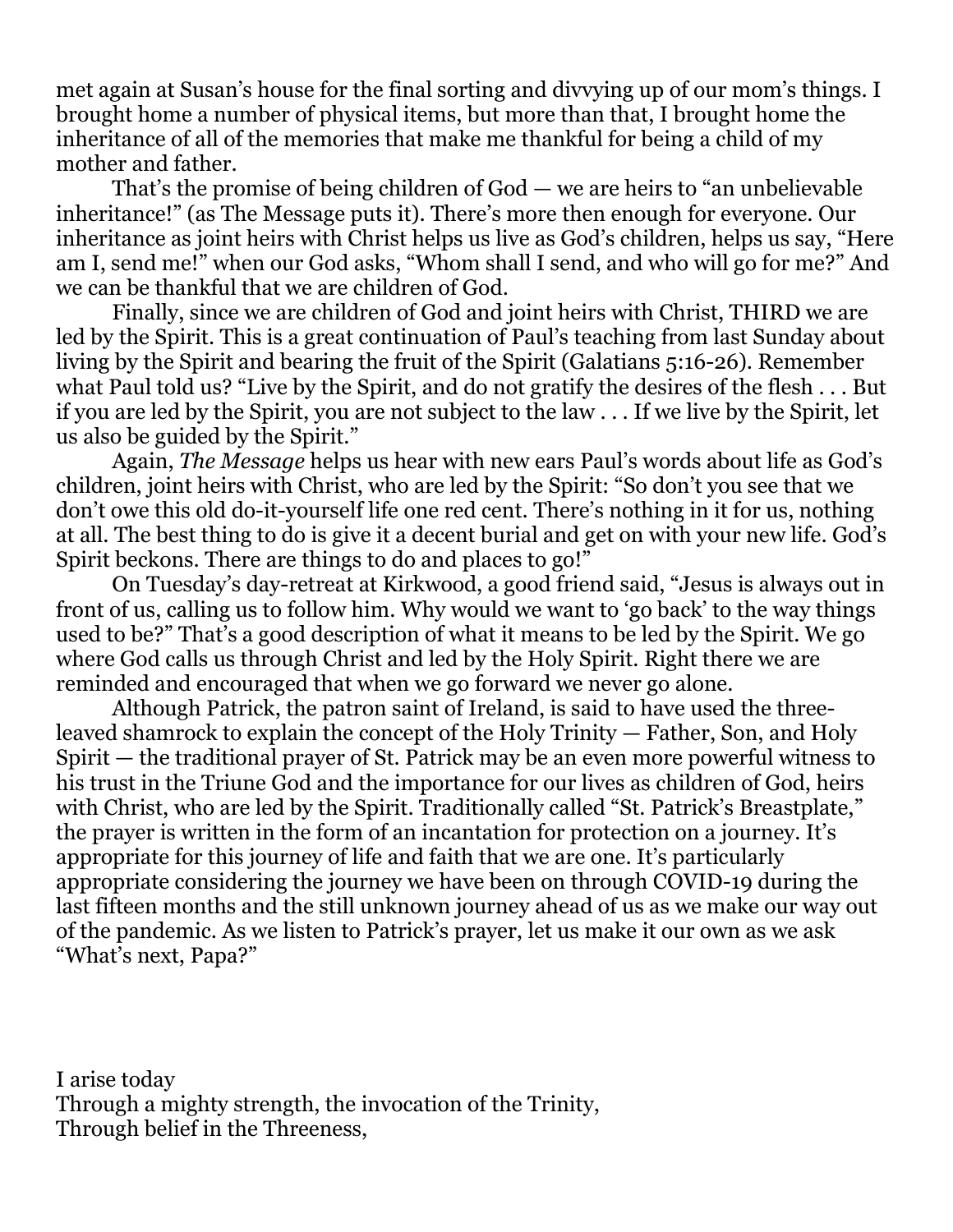Through confession of the Oneness of the Creator of creation. I arise today Through the strength of Christ's birth with His baptism, Through the strength of His crucifixion with His burial, Through the strength of His resurrection with His ascension, Through the strength of His descent for the judgment of doom. I arise today Through the strength of the love of cherubim, In the obedience of angels, In the service of archangels, In the hope of resurrection to meet with reward, In the prayers of patriarchs, In the predictions of prophets, In the preaching of apostles, In the faith of confessors, In the innocence of holy virgins, In the deeds of righteous men. I arise today, through The strength of heaven, The light of the sun, The radiance of the moon, The splendor of fire, The speed of lightning, The swiftness of wind, The depth of the sea, The stability of the earth, The firmness of rock. I arise today, through God's strength to pilot me, God's might to uphold me, God's wisdom to guide me, God's eye to look before me, God's ear to hear me, God's word to speak for me, God's hand to guard me, God's shield to protect me, God's host to save me From snares of devils, From temptation of vices, From everyone who shall wish me ill, afar and near.